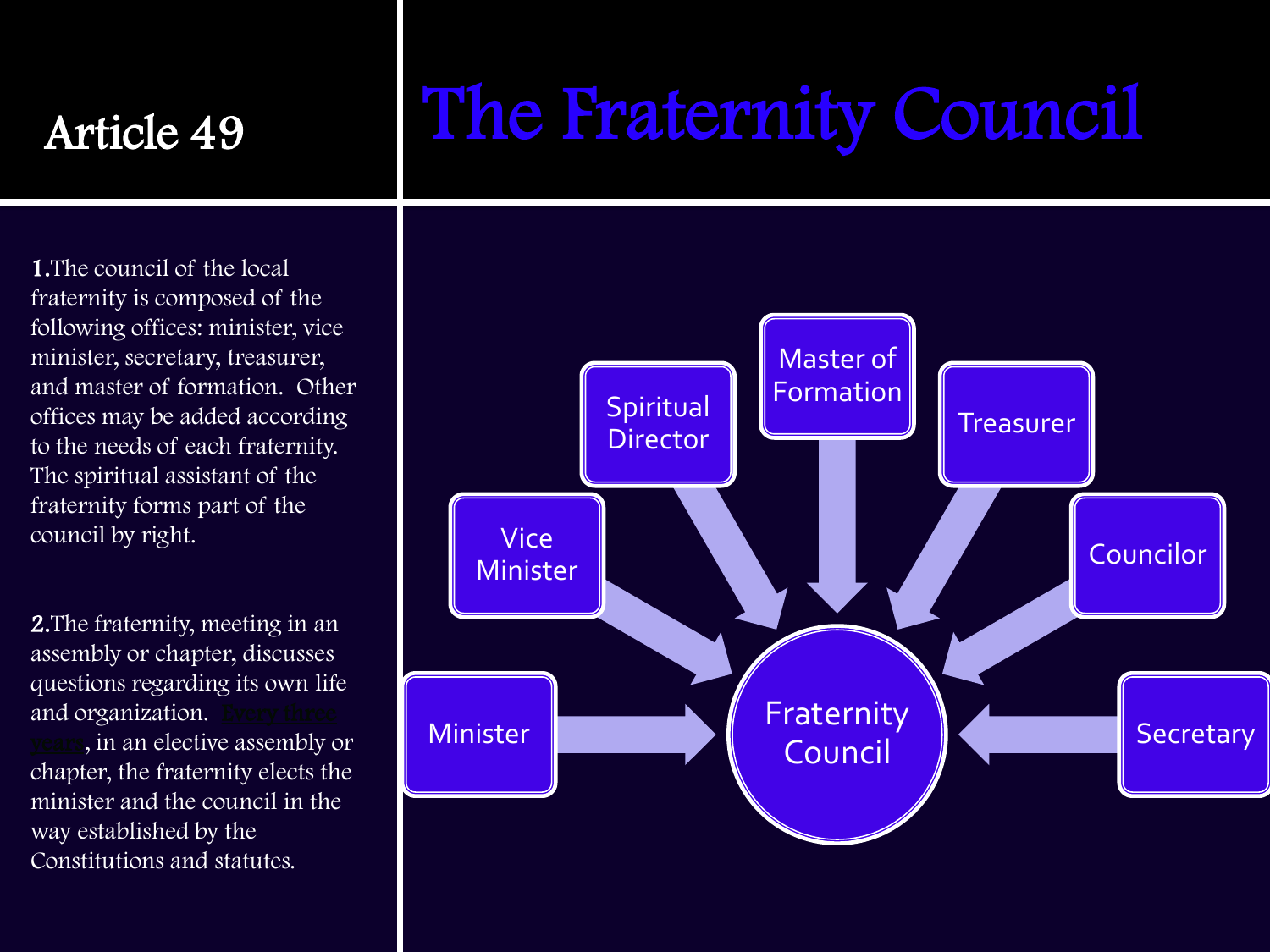#### **ARTICLE 50**

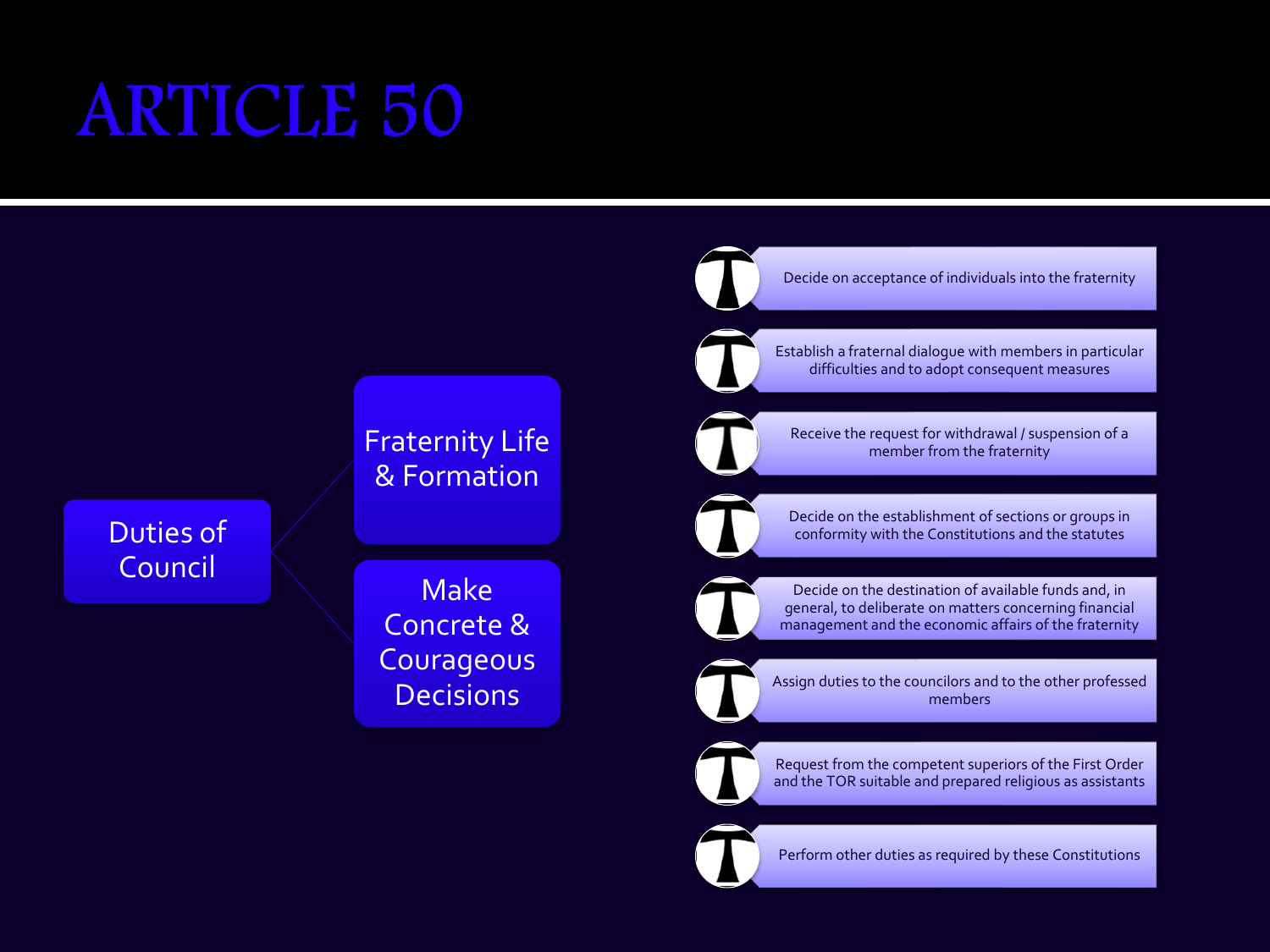# Minister

| Guide     | . Upholding the co-responsibility of the council ~ Animate and guide the fraternity, Responsible for the<br>direction & decisions of the fraternity are put into practice and will keep the council informed about what he<br>or she is doing.<br>• Call, preside, and direct the meetings of the fraternity and council; convoke, every three years, the elective<br>chapter of the fraternity, having heard the council on the formalities of the convocation |
|-----------|-----------------------------------------------------------------------------------------------------------------------------------------------------------------------------------------------------------------------------------------------------------------------------------------------------------------------------------------------------------------------------------------------------------------------------------------------------------------|
| Represent | • Prepare the annual report to be sent to the council of the higher level after it has been approved by the council<br>of the fraternity;<br>• Represent the fraternity in all its relations with ecclesiastical and civil authorities. When the fraternity acquires<br>a juridical personality in the civil order, the minister becomes, when possible, its legal representative;                                                                              |
| Act       | . Request, with the consent of the council, the pastoral and fraternal visits, at least once every three years.<br>. Put into effect those acts which the Constitutions refer to his or her competence.                                                                                                                                                                                                                                                         |
|           |                                                                                                                                                                                                                                                                                                                                                                                                                                                                 |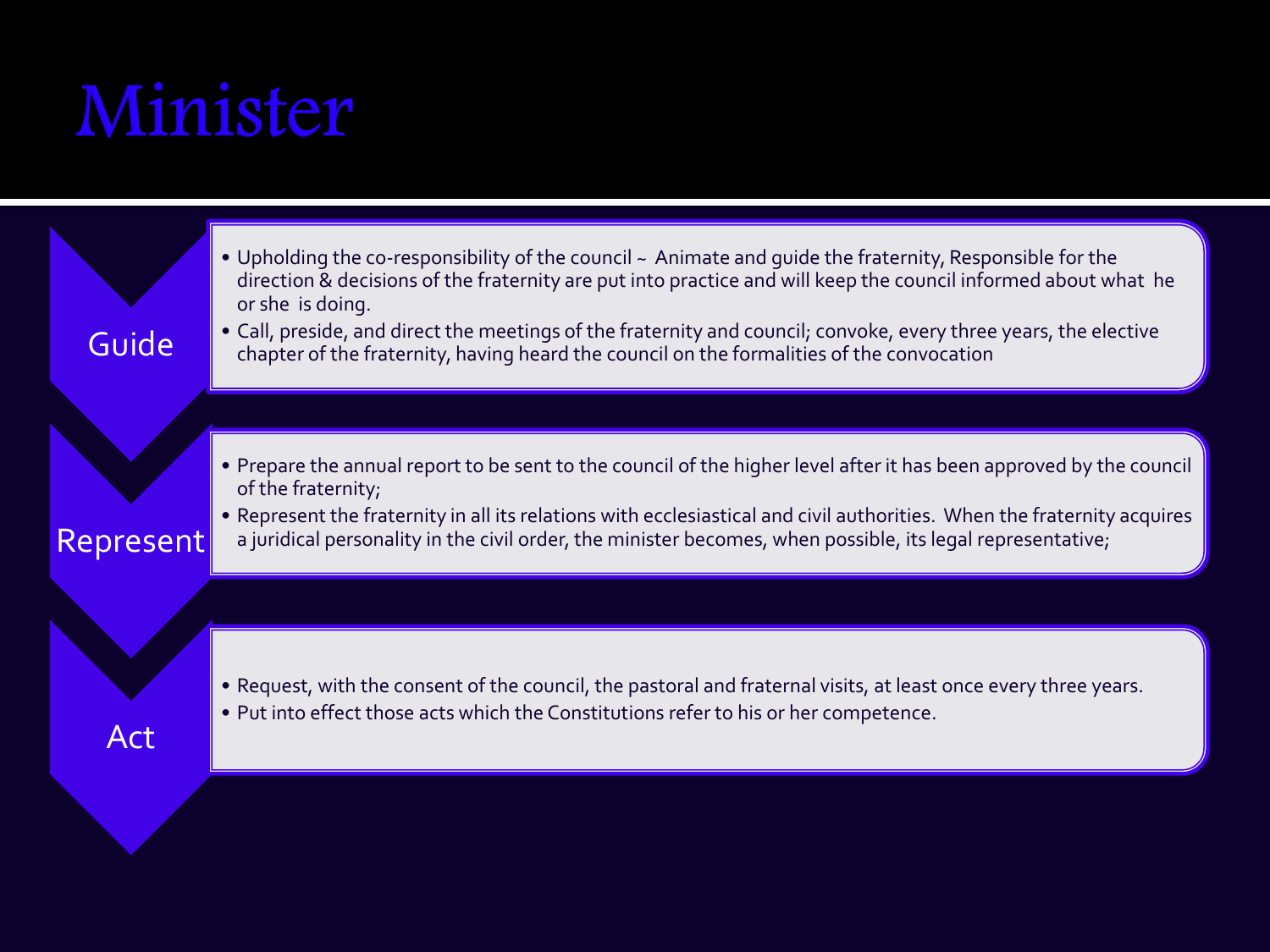### **Vice Minister**

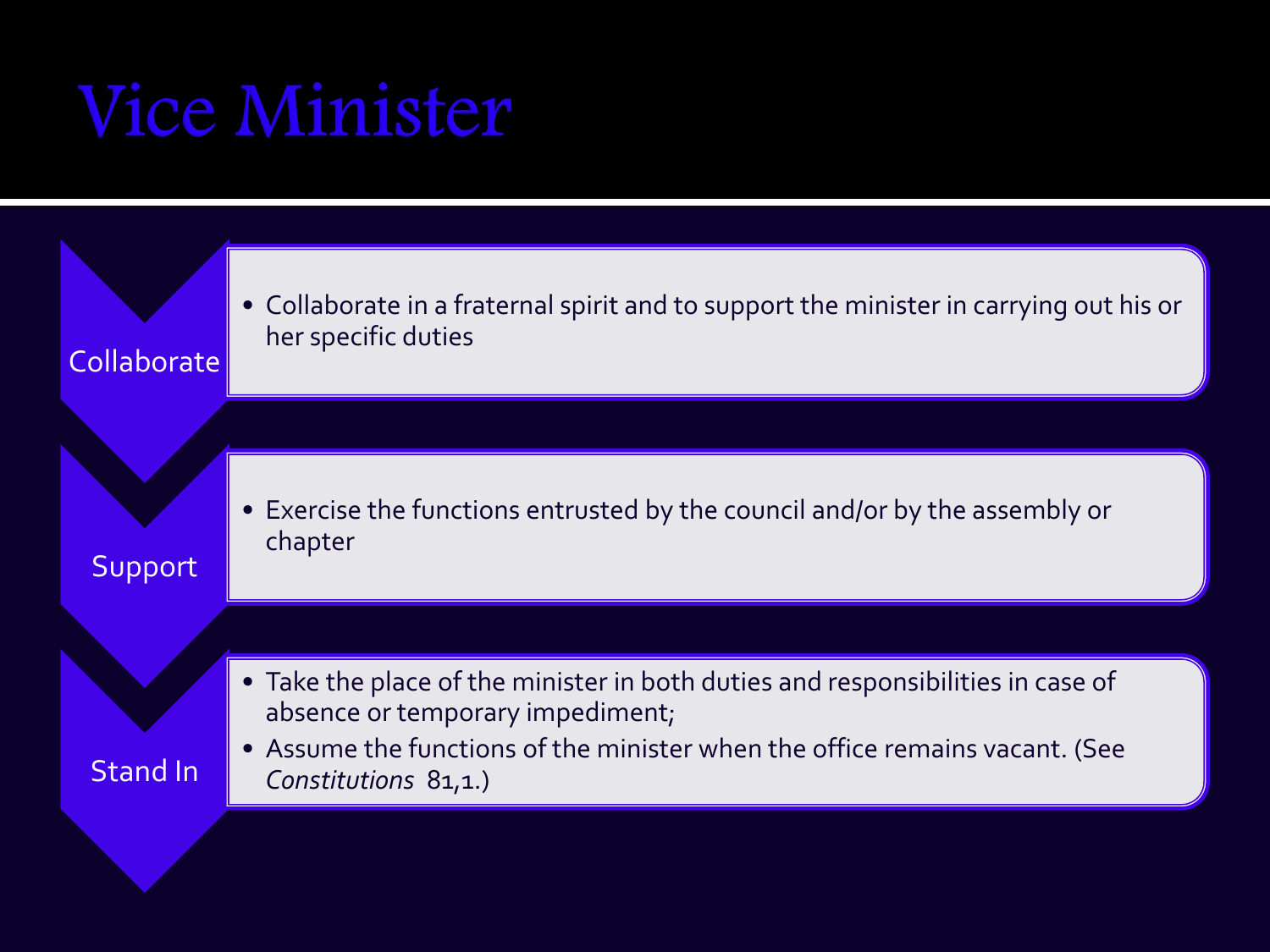#### Secretary

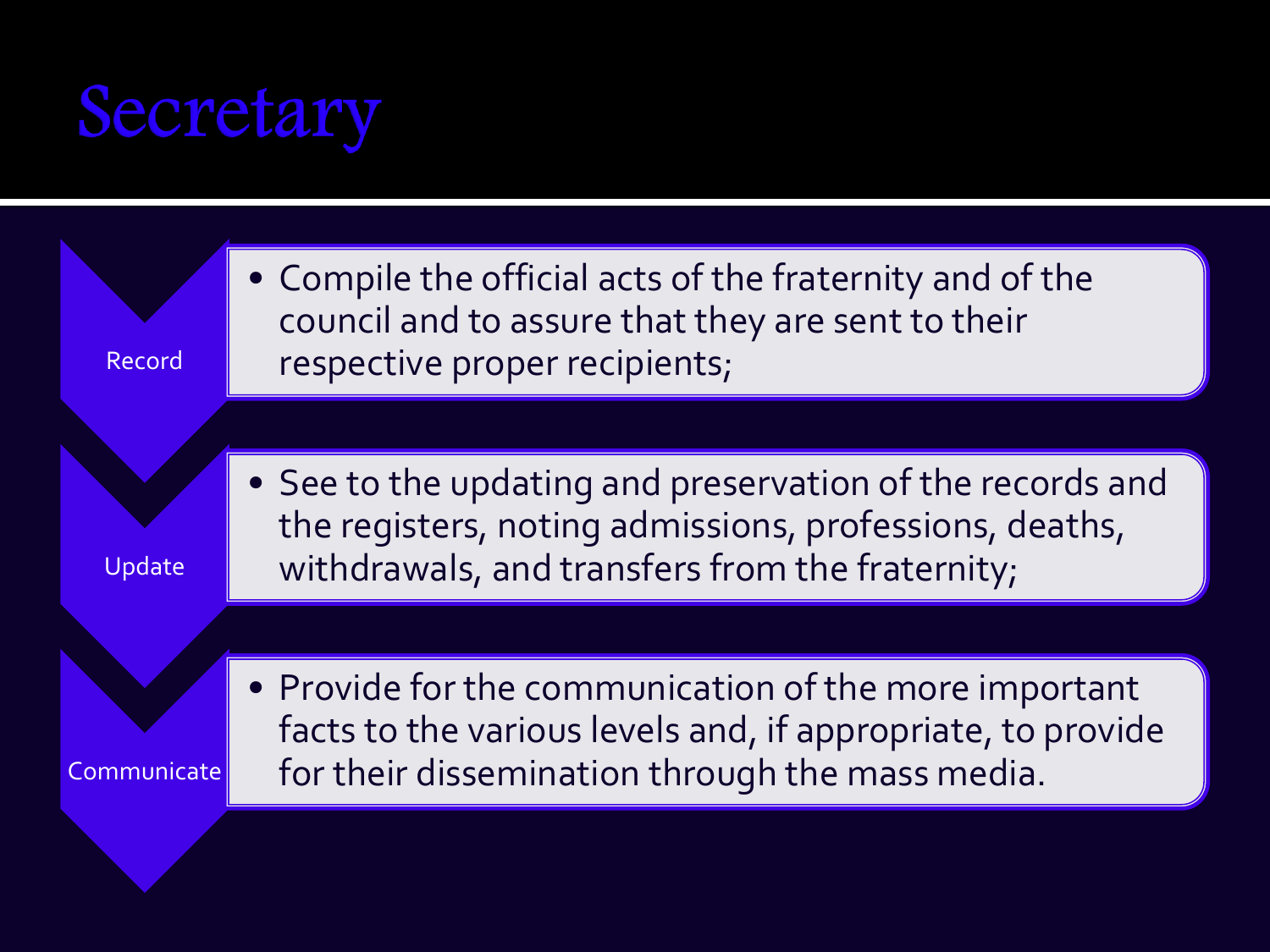#### Treasurer